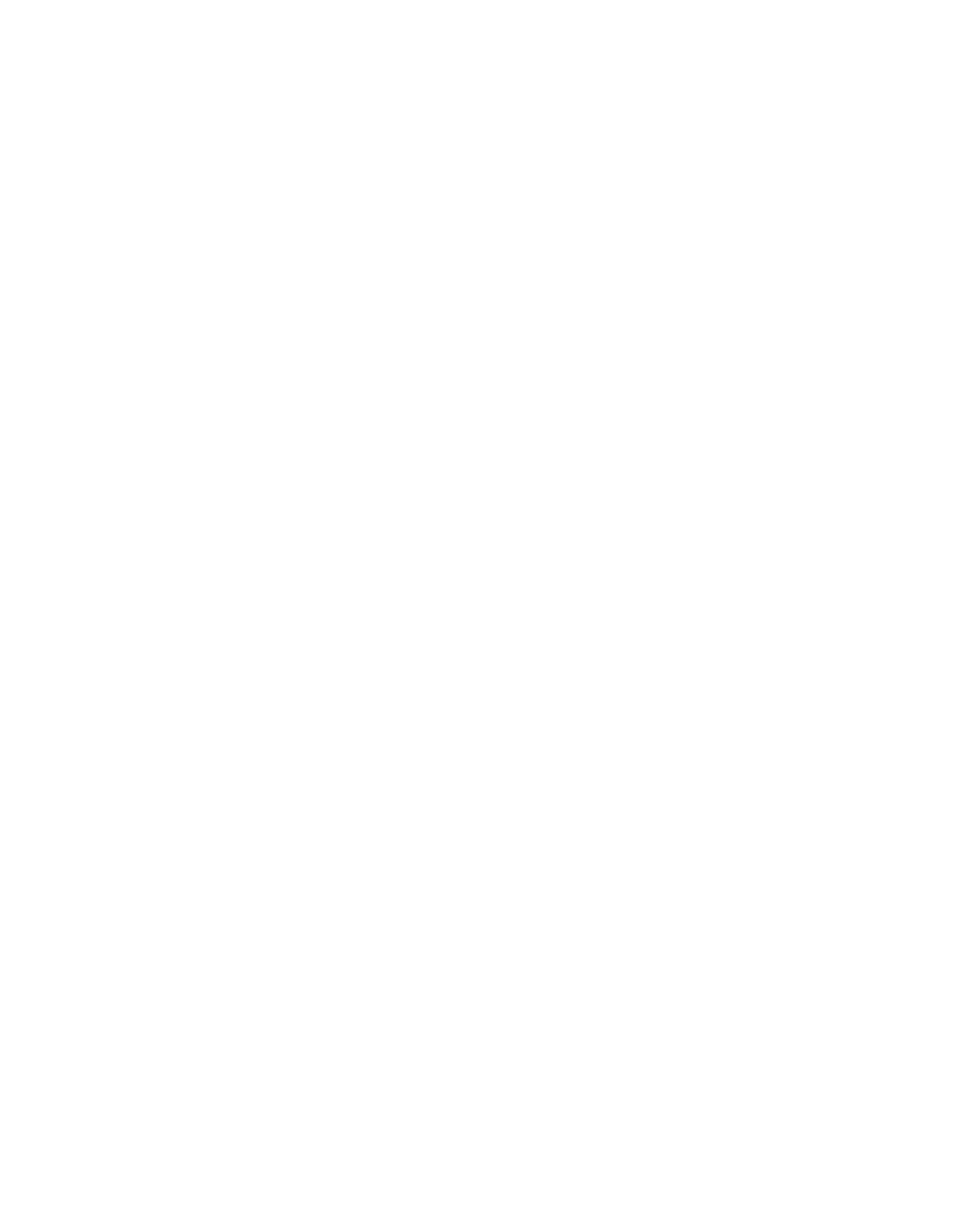Mr. Chairman, Congressman Ryan, and Members of the Committee, I am pleased to provide updated information about the federal government's responsibilities and liabilities under the Nuclear Waste Policy Act of 1982 (NWPA). Since I testified on this topic in 2009, there have been a number of important developments.<sup>1</sup> After signaling its intention to terminate a project to build a geologic repository for nuclear waste at Yucca Mountain—the only site where such waste is authorized to be stored under current law—the Administration announced in January 2010 the formation of a Blue Ribbon Commission to make recommendations on alternative means of storing, processing, and disposing of nuclear waste. In March, the Administration filed a motion with the Nuclear Regulatory Commission (NRC) to withdraw its license application to construct a permanent repository at Yucca Mountain. That motion was denied in June by a three-member NRC panel; the Administration has subsequently appealed that decision.

Despite those developments, the federal government remains responsible for permanently disposing of spent nuclear fuel generated by civilian facilities, and the owners of those facilities continue to pay fees for that service. Regardless of how the government meets that responsibility, that task will require a significant amount of federal spending over many decades.

## **The Federal Government's Responsibilities Under the Nuclear Waste Policy Act**

The Nuclear Waste Policy Act requires the federal government to take possession of and permanently dispose of spent nuclear fuel generated at civilian nuclear reactors and to dispose of radioactive waste that results from federal activities in manufacturing nuclear weapons. Under current law, the only solution that the government is authorized to pursue involves permanent disposal of waste at a geologic repository, and Yucca Mountain in Nevada is the only place where such a repository may be located.

Under the NWPA, the federal government, through the Department of Energy (DOE), faces substantial costs to establish a repository for the nation's nuclear waste. It has also incurred contractual obligations to remove waste from civilian nuclear facilities. The government will also be responsible for disposing of waste from any new facilities built in the future.

## **Financing the Costs of Disposing of Nuclear Waste**

The NWPA addressed how the disposal of spent nuclear fuel and defense-related waste was to be paid for. Under that act, the costs are to be borne by the parties that

<sup>1.</sup> See the statement of Kim Cawley, Congressional Budget Office, *The Federal Government's Responsibilities and Liabilities under the Nuclear Waste Policy Act,* before the House Committee on the Budget, July 16, 2009.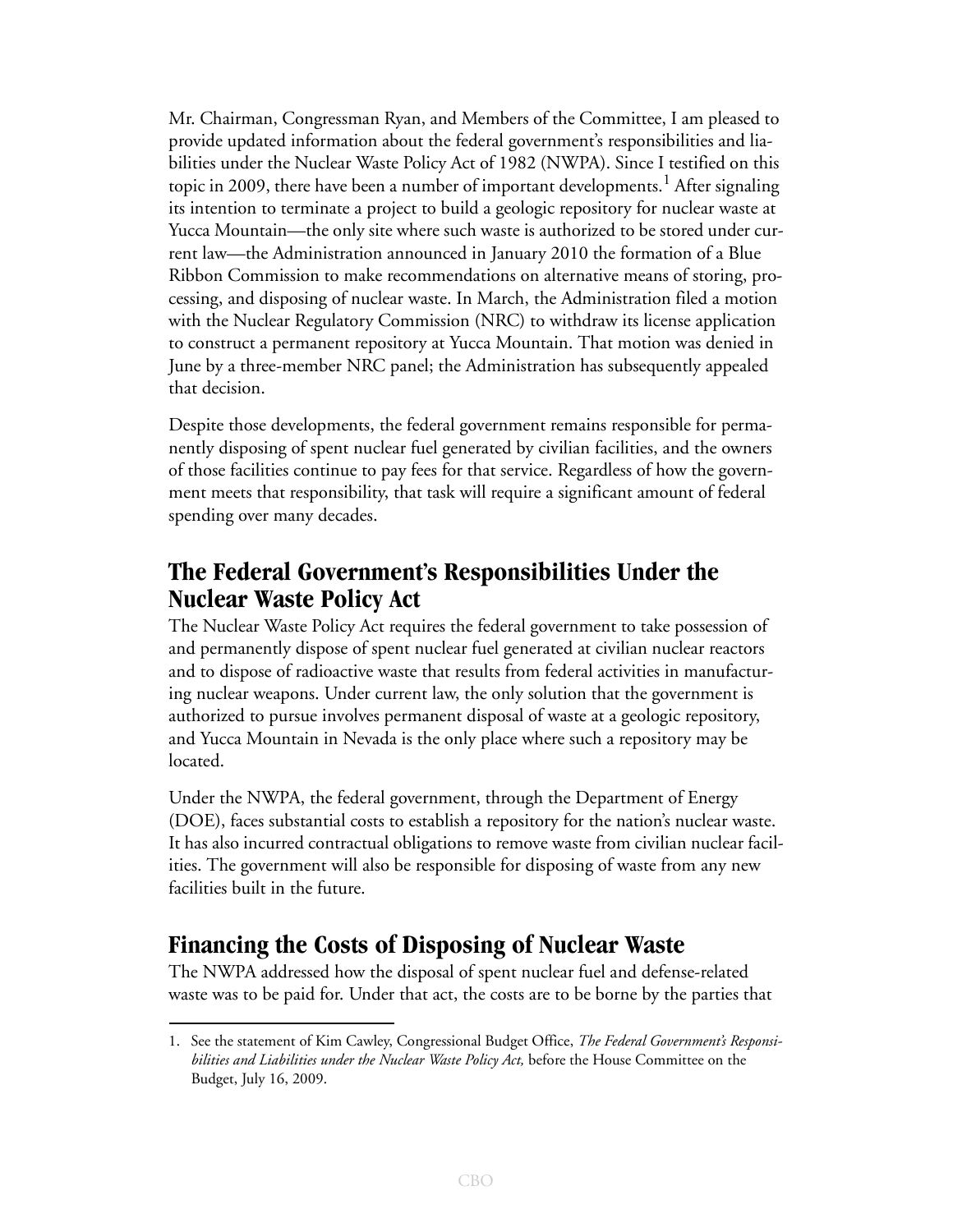generate it, and the law authorizes DOE to levy fees on the nuclear power industry to cover the costs for the waste it generates. The law also authorizes appropriations from the Treasury's general fund to pay for disposing of high-level radioactive waste generated by the nation's defense programs.

In 2008, DOE published an estimate of the total costs—including those for transportation and project management—associated with geologic disposal of waste generated by existing nuclear plants. At that time, Yucca Mountain was assumed to be the primary repository. In DOE's estimation, the project would cost about \$96 billion in 2007 dollars over a period of more than 100 years.2 DOE has not published an updated estimate of the cost of completing a geologic repository for the nation's nuclear waste.

#### **Financing the Costs Associated with Civilian Nuclear Waste**

Starting in 1983, the NWPA authorized DOE to charge electric utilities fees to cover the costs of disposing of the nuclear waste they generate. Utilities today pay annual fees at a rate of 1 mil (0.1 cent) per kilowatt-hour of the electricity they sell that is generated by nuclear power plants. In addition to the ongoing yearly fees, the NWPA established one-time fees to cover the costs of disposing of waste that was generated before the law was enacted. DOE provided utilities with several options for paying that one-time charge, but several utilities have not yet paid the fee, and a significant amount remains uncollected.

The fees, which are recorded in the budget as offsetting receipts (a credit against direct spending), are deposited into the Treasury's Nuclear Waste Fund. The NWPA authorized appropriations from the Nuclear Waste Fund to cover the costs of the civilian nuclear waste program. In addition, the law authorized the Secretary of the Treasury to invest the fund's unspent balances in nonmarketable Treasury securities, which are credited with interest.

[Table 1](#page-4-0) summarizes the government's receipts and disbursements related to the nuclear waste disposal program from 1983 through the end of fiscal year 2009. During that time, \$31.0 billion was credited to the Nuclear Waste Fund. That amount includes fees paid by the nuclear industry totaling \$17.1 billion as well as \$13.8 billion from intragovernmental transfers of interest credited to the fund. Cumulative expenditures from the fund during that period totaled about \$7.3 billion, mostly for analyses related to the waste disposal program and for initial design work by DOE on the Yucca Mountain facility. The NRC and other federal entities also received modest appropriations from the fund for work related to the program, leaving an unspent balance of \$23.6 billion at the end of fiscal year 2009. CBO estimates that in 2010, another \$2.0 billion will be credited to the fund—nearly \$800 million from fees and

<sup>2.</sup> Department of Energy, Office of Civilian Radioactive Waste Management, *Analysis of the Total System Life Cycle Cost of the Civilian Radioactive Waste Management Program,* DOE/RW-0591 (July 2008).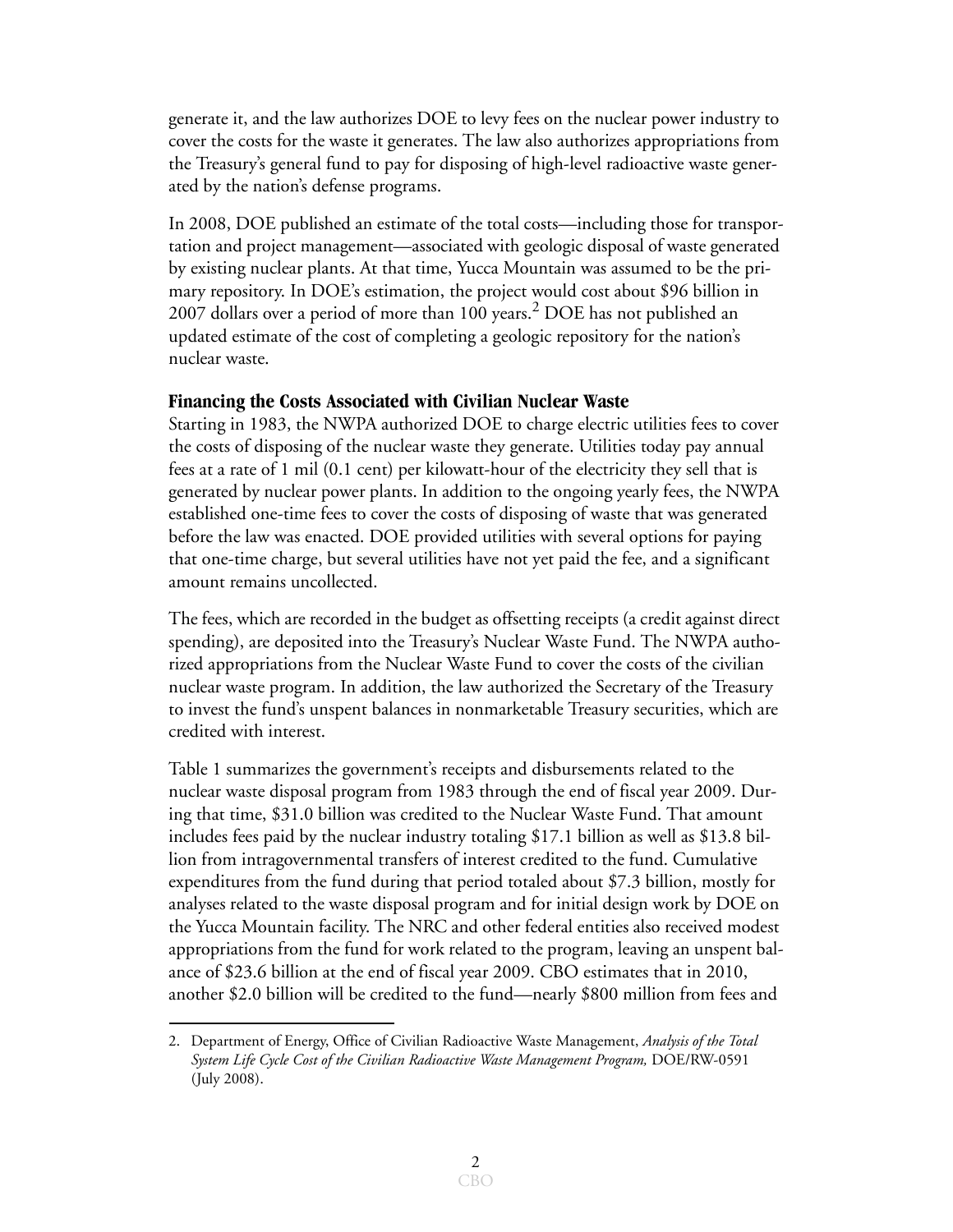#### <span id="page-4-0"></span>**Table 1.**

## **Cumulative Receipts and Disbursements of the Nuclear Waste Fund**

(Billions of dollars)

|                                      | <b>Cumulative Totals</b> |                       |
|--------------------------------------|--------------------------|-----------------------|
|                                      | 1983 Through 2009        | <b>Estimated 2010</b> |
| Deposits                             |                          |                       |
| Annual fees                          | 15.6                     | 0.8                   |
| One-time fees                        | 1.5                      | 0                     |
| Subtotal, cash receipts              | 17.1                     | 0.8                   |
| Interest credited <sup>a</sup>       | 13.8                     | 1.2                   |
| <b>Total Deposits</b>                | 31.0                     | 2.0                   |
| <b>Disbursements</b>                 | 7.3                      | 0.2                   |
| <b>Fund Balance</b>                  | 23.6                     | 25.4                  |
| Memorandum:                          |                          |                       |
| Appropriations from the General Fund |                          |                       |
| for Defense-Related Activities       | 3.7                      | 0.1                   |

Source: Department of Energy and Congressional Budget Office.

Notes: Amounts are in nominal dollars.

Components may not add up to totals because of rounding.

a. Intragovernmental transfers from general revenues.

the rest from interest. Expenditures in 2010 will total \$0.2 billion, bringing the fund's end-of-year balance to \$25.4 billion, CBO estimates.

If all of today's 104 licensed nuclear reactors continue to generate electricity, future annual receipts from industry fees are likely to average between \$750 million and \$800 million for at least the next decade. Most U.S. nuclear power plants began operating in the mid-1970s or during the 1980s under 40-year licenses. The NRC has approved 20-year extensions to the licenses of more than half of the plants in operation today, and it anticipates that many of the others will apply for such extensions. When those plants reach the end of their license extensions (or their economically useful lives) and cease operations—probably in the 2030s and 2040s—they will no longer pay fees to the Nuclear Waste Fund to dispose of their waste.

Receipts from the one-time fees that remain unpaid and become due once the federal repository is opened currently amount to about \$3.2 billion, DOE estimates.<sup>3</sup> Interest accrues on the balances due from those one-time fees until the utilities pay them to the government; therefore, eventual deposits of such fees will probably be significantly

<sup>3.</sup> Data supplied to the Congressional Budget Office in July 2010 by the Department of Energy.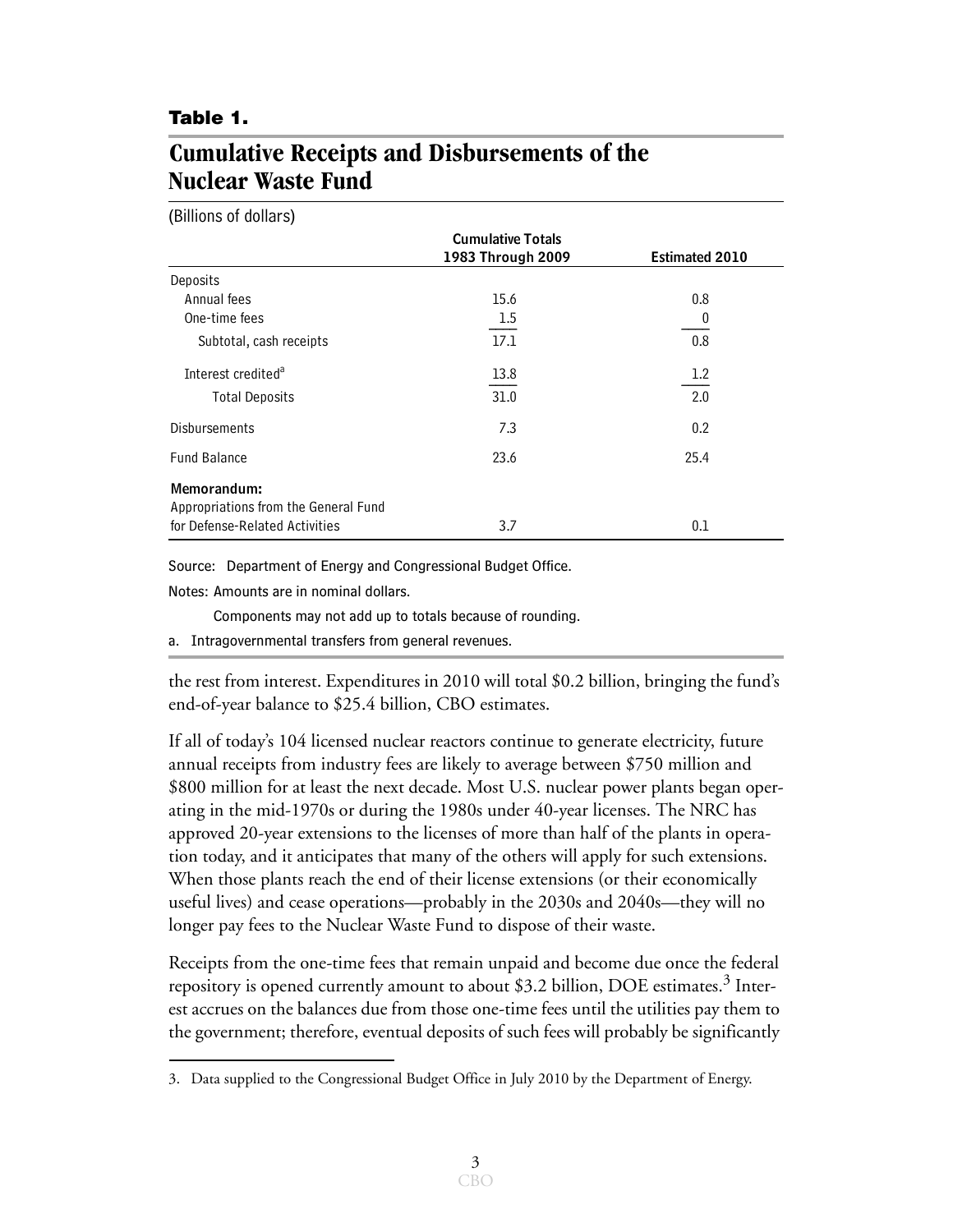greater than the current balances due. Also accruing and adding significantly to the fund's balances are credits of interest on the fund's unspent dollars. Those amounts are intragovernmental transfers because the fund's balance is invested in U.S. Treasury securities, and thus, the crediting of interest does not create net receipts to the federal government. However, such amounts add to the resources that are authorized to be used for the waste disposal program.

#### **Financing the Costs Associated with Defense-Related Nuclear Waste**

In addition to the amounts appropriated from the fees and interest credited to the Nuclear Waste Fund, the Congress has provided annual appropriations to the nuclear waste program to cover the costs that DOE estimates are related to the disposal of nuclear waste generated by federal defense programs. In 2008, DOE determined that about one-fifth of the total life-cycle costs of the waste disposal program was attributable to that endeavor and that this share of the program's total costs should be paid for with appropriations from the general fund of the Treasury.<sup>4</sup> Since 1993, the Congress has provided about \$3.8 billion from the general fund for such costs—roughly half of the budgetary resources provided to the waste program so far.

## **Contractual Obligations and Liabilities for Nuclear Waste**

Under contracts signed with electric utilities pursuant to the Nuclear Waste Policy Act, DOE was scheduled to start removing waste from storage sites at individual power plants for transport to a federal storage or disposal facility by 1998. After the federal government missed its 1998 contractual deadline to start collecting waste, electric utilities began—successfully—to sue the government for resulting damages, which are paid from the Treasury's Judgment Fund.

Pursuant to the Department of Justice's settlements with electric utilities, utilities have been reimbursed for the costs they incurred because of DOE's partial breach of its contracts. Such costs are unique to each nuclear power plant and depend partly on the age and operating status of the plant and the size and configuration of the plant's available space for nuclear waste storage.

### **Existing Liabilities Under the Nuclear Waste Policy Act**

According to DOE, as of June 2010, electric utilities filed 72 lawsuits seeking compensation for costs they incurred because the federal government could not begin to accept nuclear waste for disposal in 1998. Of those lawsuits, 11 have been settled, and about \$725 million has been paid under those settlements. Ten other cases have been dismissed, and one affirmed judgment has resulted in a payment of \$35 million to the Tennessee Valley Authority (a government entity). Of the 50 pending cases, 20 have been decided, but some are subject to post-trial motions. If those decisions stand, the

<sup>4.</sup> Department of Energy, Office of Civilian Radioactive Waste Management, *Analysis of the Total System Life Cycle Cost of the Civilian Radioactive Waste Management Program,* DOE/RW-0591 (July 2008).